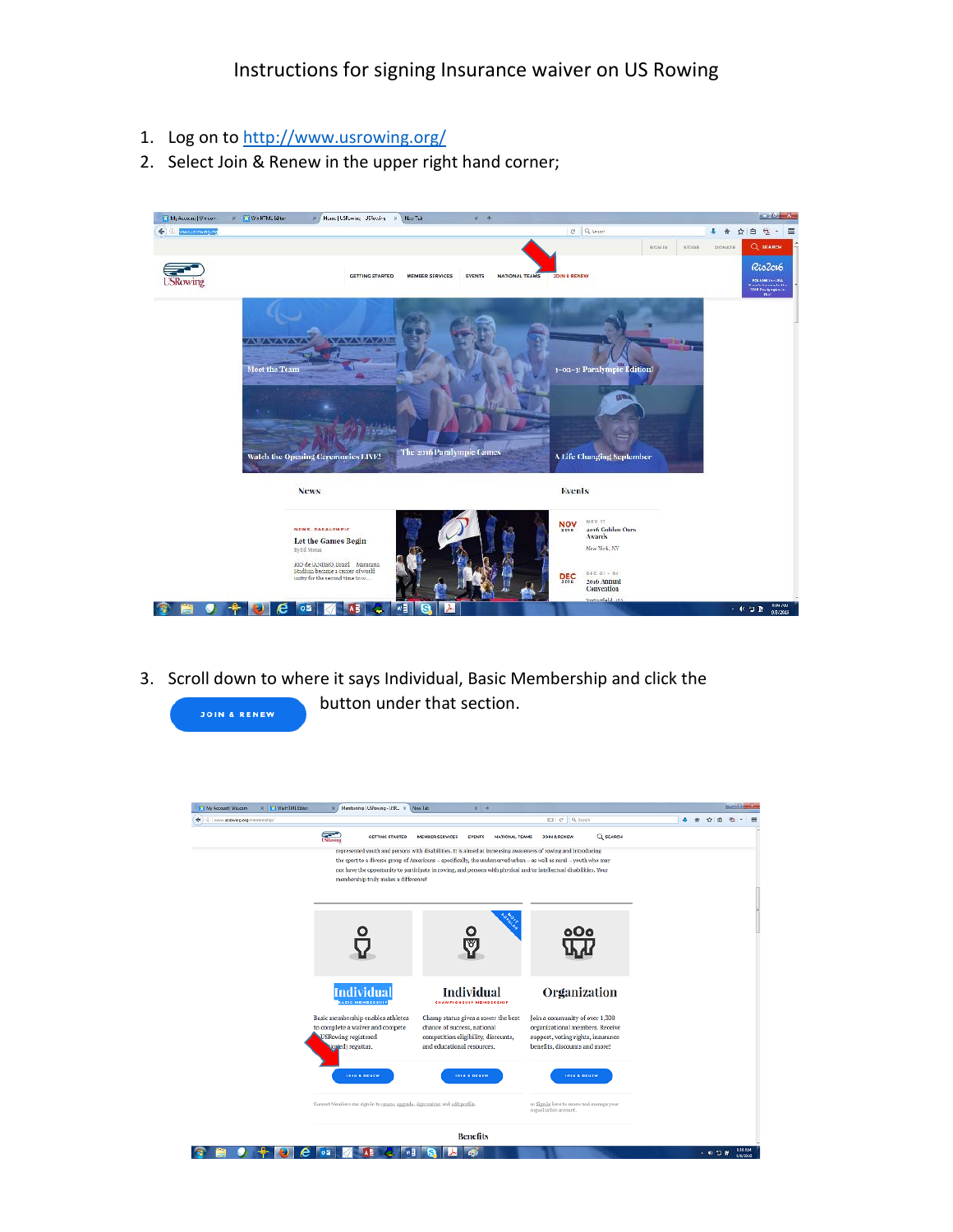a. If you have not previously registered the rower on US Rowing, select Join, under Individuals;



- b. Fill out the required information for the rower on the next page;
- c. For the "Club or Team Name" field, type "Ocean City Crew Boosters, Inc. & High School"

| My Account   Wincom | x   We HTML Editor                                     | 8 / Registration   USRowing<br>$x +$                                                                                            |           |        |        |                                   |
|---------------------|--------------------------------------------------------|---------------------------------------------------------------------------------------------------------------------------------|-----------|--------|--------|-----------------------------------|
|                     | ← 0 a https://memberchip.ukrow.ng.org/individual/join- |                                                                                                                                 | C Q Month | ٠<br>舎 | ŵ      | $\equiv$                          |
| <b>Control</b>      |                                                        |                                                                                                                                 |           |        |        | <b>C</b> Logoul                   |
|                     |                                                        |                                                                                                                                 |           |        |        |                                   |
|                     | Honor / US/Soving                                      |                                                                                                                                 |           |        |        |                                   |
|                     | Join USRowing                                          |                                                                                                                                 |           |        |        |                                   |
|                     |                                                        | Welcome to USRowing! Let's start your registration process now. First, let's see if we have a membership record for you on file |           |        |        |                                   |
|                     |                                                        |                                                                                                                                 |           |        |        |                                   |
|                     | First Name"                                            |                                                                                                                                 |           |        |        |                                   |
|                     | Last Name*                                             |                                                                                                                                 |           |        |        |                                   |
|                     | Date of Birth*                                         |                                                                                                                                 | m         |        |        |                                   |
|                     | Sex <sup>+</sup>                                       | ⊙ Female © Male                                                                                                                 |           |        |        |                                   |
|                     | Email*                                                 |                                                                                                                                 |           |        |        |                                   |
|                     | Country of Residence                                   | <b>United States</b>                                                                                                            |           |        |        |                                   |
|                     | Club or Team Name*                                     | Type at least 3 characters to search.                                                                                           |           |        |        |                                   |
|                     |                                                        | Search for your home club or fears 8                                                                                            |           |        |        |                                   |
|                     |                                                        |                                                                                                                                 |           |        | Search |                                   |
|                     |                                                        |                                                                                                                                 |           |        |        |                                   |
|                     |                                                        |                                                                                                                                 |           |        |        |                                   |
|                     |                                                        |                                                                                                                                 |           |        |        |                                   |
|                     |                                                        |                                                                                                                                 |           |        |        |                                   |
|                     |                                                        |                                                                                                                                 |           |        |        |                                   |
| ë<br>Q<br>Œ         | e                                                      | w≣<br>$ 02\rangle$<br>s<br>ᄻ                                                                                                    | Ā.<br>Ø   |        | 一杯口草   | $\frac{104 \text{ AM}}{9/8/2016}$ |

4.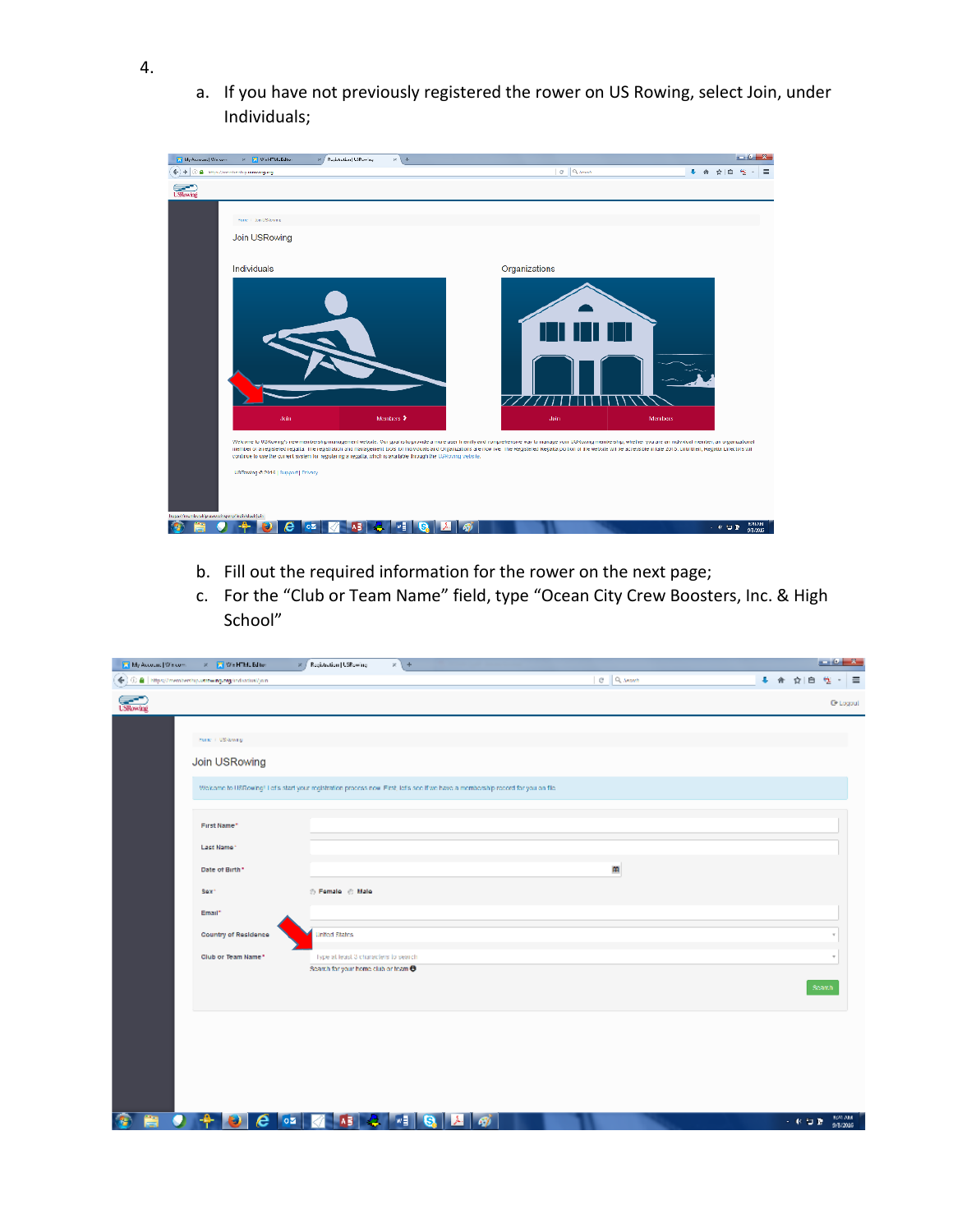d. A "Club Code Verification" box will pop up. Enter SL6NH & click submit code;

| <b>Club Code Verification</b>            |                                                                                                                                                                  |  |
|------------------------------------------|------------------------------------------------------------------------------------------------------------------------------------------------------------------|--|
| Administrator, enter it here to proceed. | This Club's roster is locked. If you were given a Club Code by your Coach or Club<br>If you do not know the Club Code, contact your Coach or Club Administrator. |  |
| Club Code*                               | SL <sub>6NH</sub>                                                                                                                                                |  |
|                                          |                                                                                                                                                                  |  |
|                                          | Submit Code<br>Cancel                                                                                                                                            |  |

e. Click search on the bottom right hand corner after all required field are filled in;

| My Account   Wincom | x Mi Wi-HTMLEditor                             | 8 / Registration   USRewing<br>$x +$                                                                                             |            | $-0 - 2$                           |
|---------------------|------------------------------------------------|----------------------------------------------------------------------------------------------------------------------------------|------------|------------------------------------|
|                     | ← 0 8 Hps//memberbiputrowng.org/indictivi/join |                                                                                                                                  | e   Queent | + 合 ☆ 白<br>鬼<br>$\equiv$           |
| <b>Concept</b>      |                                                |                                                                                                                                  |            | <b>C</b> Logoul                    |
|                     |                                                |                                                                                                                                  |            |                                    |
|                     | Hund / USRowing                                |                                                                                                                                  |            |                                    |
|                     | Join USRowing                                  |                                                                                                                                  |            |                                    |
|                     |                                                | Welcome to USRowing! Let's start your registration process now. First, let's see if we have a membership record for you on file. |            |                                    |
|                     |                                                |                                                                                                                                  |            |                                    |
|                     | First Name*                                    | Jon                                                                                                                              |            |                                    |
|                     | Last Name*                                     | Doc                                                                                                                              |            |                                    |
|                     | Date of Birth*                                 | 01/01/2000                                                                                                                       | 窜          |                                    |
|                     | Sex <sup>+</sup>                               | Themale @ Male                                                                                                                   |            |                                    |
|                     | Email*                                         | jondoe@email.com                                                                                                                 |            |                                    |
|                     | Country of Residence                           | <b>United States</b>                                                                                                             |            |                                    |
|                     | Club or Team Name*                             | Ocean City Crew Boosters, Inc. & High School                                                                                     |            |                                    |
|                     |                                                | Search for your home club or team @                                                                                              |            |                                    |
|                     |                                                |                                                                                                                                  |            | Search                             |
|                     |                                                |                                                                                                                                  |            |                                    |
|                     |                                                |                                                                                                                                  |            |                                    |
|                     |                                                |                                                                                                                                  |            |                                    |
|                     |                                                |                                                                                                                                  |            |                                    |
|                     |                                                |                                                                                                                                  |            |                                    |
| Ω<br>菺<br>Æ         | 02 <br>е                                       | w≣<br>s<br>A)<br>国<br>Æ.                                                                                                         |            | $\frac{1000000}{9/862016}$<br>一杯口酒 |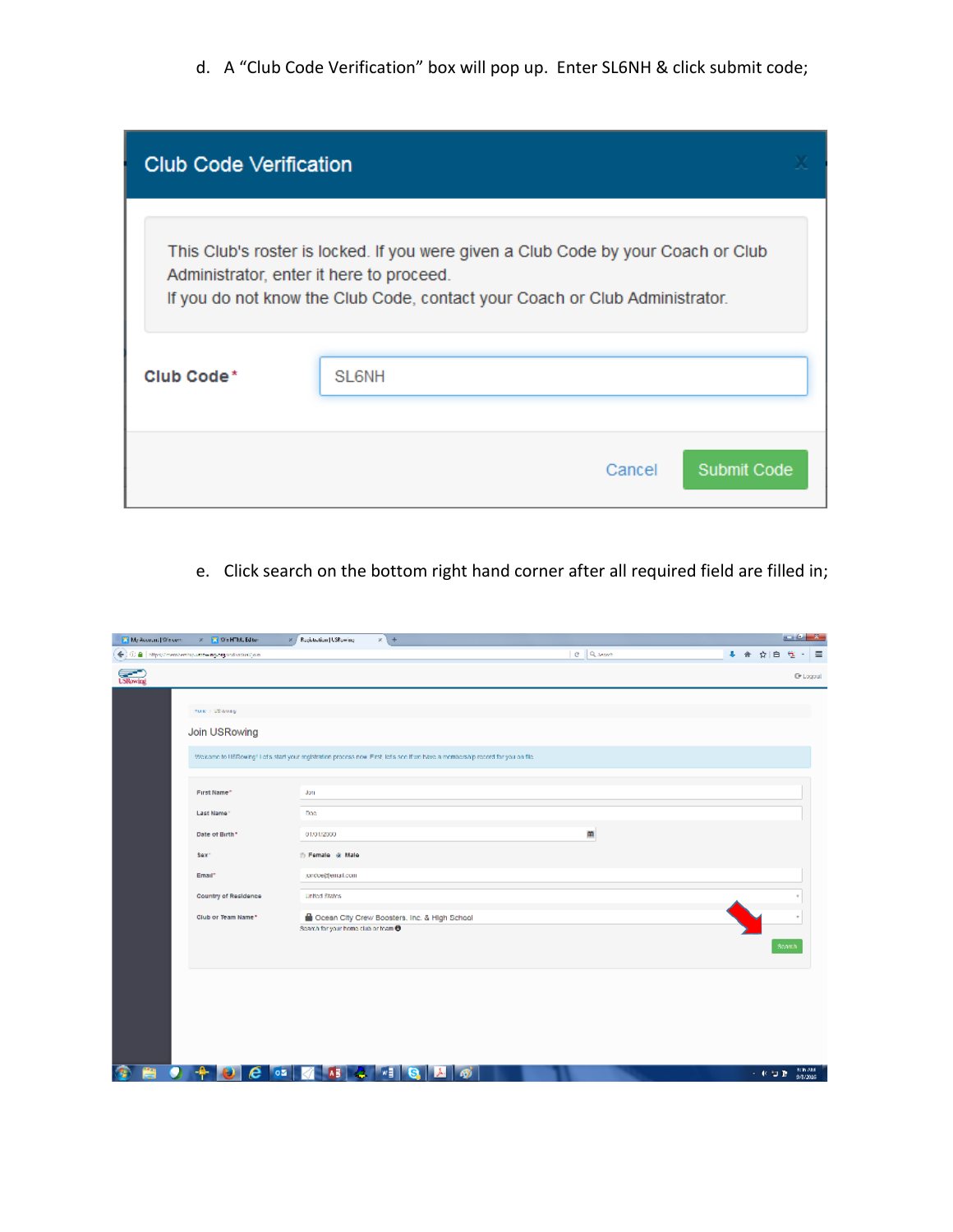f. Click "Join" on the next screen;

| My Account   Wiscom | x We HTML Editor                                      | $x +$<br>R / Registration   USRowing                                                        |                                                                                                                                  |                 |                     |
|---------------------|-------------------------------------------------------|---------------------------------------------------------------------------------------------|----------------------------------------------------------------------------------------------------------------------------------|-----------------|---------------------|
|                     | ← 0 a https://memberchip.ustowing.org/individual/join |                                                                                             |                                                                                                                                  | <b>C</b> Queens | + 命 ☆ 白<br>÷        |
|                     |                                                       |                                                                                             |                                                                                                                                  |                 | <sup>O</sup> Logout |
|                     | <del>Julii Ourtowing</del>                            |                                                                                             |                                                                                                                                  |                 |                     |
|                     |                                                       |                                                                                             |                                                                                                                                  |                 |                     |
|                     |                                                       |                                                                                             | Welcome to USRowing) Let's start your registration process now. First, let's see it we have a membership record for you on life. |                 |                     |
|                     | First Name*                                           | Jon                                                                                         |                                                                                                                                  |                 |                     |
|                     |                                                       |                                                                                             |                                                                                                                                  |                 |                     |
|                     | Last Name"                                            | Doe                                                                                         |                                                                                                                                  |                 |                     |
|                     | Date of Birth*                                        | 01/01/2000                                                                                  |                                                                                                                                  | œ               |                     |
|                     | Sex*                                                  | to Female @ Male                                                                            |                                                                                                                                  |                 |                     |
|                     | Email                                                 |                                                                                             |                                                                                                                                  |                 |                     |
|                     |                                                       | jondooggomal.com                                                                            |                                                                                                                                  |                 |                     |
|                     | Country of Residence                                  | <b>Umled States</b>                                                                         |                                                                                                                                  |                 |                     |
|                     | Club or Team Name"                                    | Ocean City Crew Boosters, Inc. & High School                                                |                                                                                                                                  |                 |                     |
|                     |                                                       | Search for your home club or team <sup>®</sup>                                              |                                                                                                                                  |                 |                     |
|                     |                                                       |                                                                                             |                                                                                                                                  |                 | Search              |
|                     |                                                       |                                                                                             |                                                                                                                                  |                 |                     |
|                     |                                                       | Please selection athlete record, on it your record is not tisled, click "Not Listed Above." |                                                                                                                                  |                 |                     |
|                     |                                                       |                                                                                             |                                                                                                                                  |                 |                     |
|                     | Name                                                  | Membership Level                                                                            | City/State                                                                                                                       | Member Number   |                     |
|                     | John Doe                                              |                                                                                             | Nol Specified                                                                                                                    | None            |                     |
|                     |                                                       |                                                                                             |                                                                                                                                  |                 | <b>Jain</b>         |
|                     |                                                       |                                                                                             |                                                                                                                                  |                 |                     |
|                     |                                                       |                                                                                             |                                                                                                                                  |                 | Not Listed Above    |
|                     |                                                       |                                                                                             |                                                                                                                                  |                 |                     |

g. Select "Basic Membership" from the drop down menu on the next page;

| My Account   Wiscom | X   We HTML Editor                                                                                                                                                                                                                                                                | Registration   USRewing                                                 | $x +$   |                             |                     |                 |                     |     | $-0 - 8$                          |                   |
|---------------------|-----------------------------------------------------------------------------------------------------------------------------------------------------------------------------------------------------------------------------------------------------------------------------------|-------------------------------------------------------------------------|---------|-----------------------------|---------------------|-----------------|---------------------|-----|-----------------------------------|-------------------|
| $\leftarrow$        | $\ket{\oplus}$ $\parallel$ https://membership.ustowing.org/individual/join/member/evek(mie.undividual/buthons.hike/bacclinds.hike/backle/bohum.bWminos.html?/memberld.b                                                                                                           |                                                                         |         |                             |                     | <b>C</b> Queent |                     | ↓ 合 | ☆∥<br>白                           | $\equiv$          |
| <b>Committee</b>    |                                                                                                                                                                                                                                                                                   |                                                                         |         |                             |                     |                 |                     |     |                                   | <b>C</b> * Logoul |
|                     |                                                                                                                                                                                                                                                                                   |                                                                         |         |                             |                     |                 |                     |     |                                   |                   |
|                     | Hone / Nenbergha Levels                                                                                                                                                                                                                                                           |                                                                         |         |                             |                     |                 |                     |     |                                   |                   |
|                     | Membership Levels                                                                                                                                                                                                                                                                 |                                                                         |         |                             |                     |                 |                     |     |                                   |                   |
|                     | Glep 1<br>Nambership Level                                                                                                                                                                                                                                                        | Step 2<br><b>Rodia</b>                                                  |         | Glep 3<br><b>Discrition</b> | Step 4<br>Completes |                 | Glep 5<br>Checkraft |     |                                   |                   |
|                     | Ploase choose your membership type. Our standard membership is Champlonship Membership for 26 and under (\$45) and 27 and over (\$65). This is the membership that juniors, scholastics, and masters level<br>to compete in USRowing national and regional championship regalias. |                                                                         |         |                             |                     |                 |                     |     | boon adole                        |                   |
|                     | Membership Type*                                                                                                                                                                                                                                                                  | Basic Membership, Tree (Admin Fee 35.75)                                |         |                             |                     |                 |                     |     |                                   |                   |
|                     |                                                                                                                                                                                                                                                                                   | Championship Membership (26 and Under)- \$45.00 (Admin Fee - INCLUDED). |         |                             |                     |                 |                     |     | o,                                |                   |
|                     | USRowing @ 2016   Support   Privacy                                                                                                                                                                                                                                               | Dasc Membership 1 ree (Admin Fee 1 \$5,75)                              |         |                             |                     |                 |                     |     |                                   |                   |
|                     |                                                                                                                                                                                                                                                                                   |                                                                         |         |                             |                     |                 |                     |     |                                   |                   |
|                     |                                                                                                                                                                                                                                                                                   |                                                                         |         |                             |                     |                 |                     |     |                                   |                   |
|                     |                                                                                                                                                                                                                                                                                   |                                                                         |         |                             |                     |                 |                     |     |                                   |                   |
|                     |                                                                                                                                                                                                                                                                                   |                                                                         |         |                             |                     |                 |                     |     |                                   |                   |
|                     |                                                                                                                                                                                                                                                                                   |                                                                         |         |                             |                     |                 |                     |     |                                   |                   |
|                     |                                                                                                                                                                                                                                                                                   |                                                                         |         |                             |                     |                 |                     |     |                                   |                   |
|                     |                                                                                                                                                                                                                                                                                   |                                                                         |         |                             |                     |                 |                     |     |                                   |                   |
|                     |                                                                                                                                                                                                                                                                                   |                                                                         |         |                             |                     |                 |                     |     |                                   |                   |
|                     |                                                                                                                                                                                                                                                                                   |                                                                         |         |                             |                     |                 |                     |     |                                   |                   |
|                     |                                                                                                                                                                                                                                                                                   |                                                                         |         |                             |                     |                 |                     |     |                                   |                   |
|                     |                                                                                                                                                                                                                                                                                   |                                                                         |         |                             |                     |                 |                     |     |                                   |                   |
|                     | e<br>юø                                                                                                                                                                                                                                                                           |                                                                         | ‴림<br>s | G)                          |                     |                 |                     |     | <b>BON AM</b><br>一杯口酒<br>9/8/2016 |                   |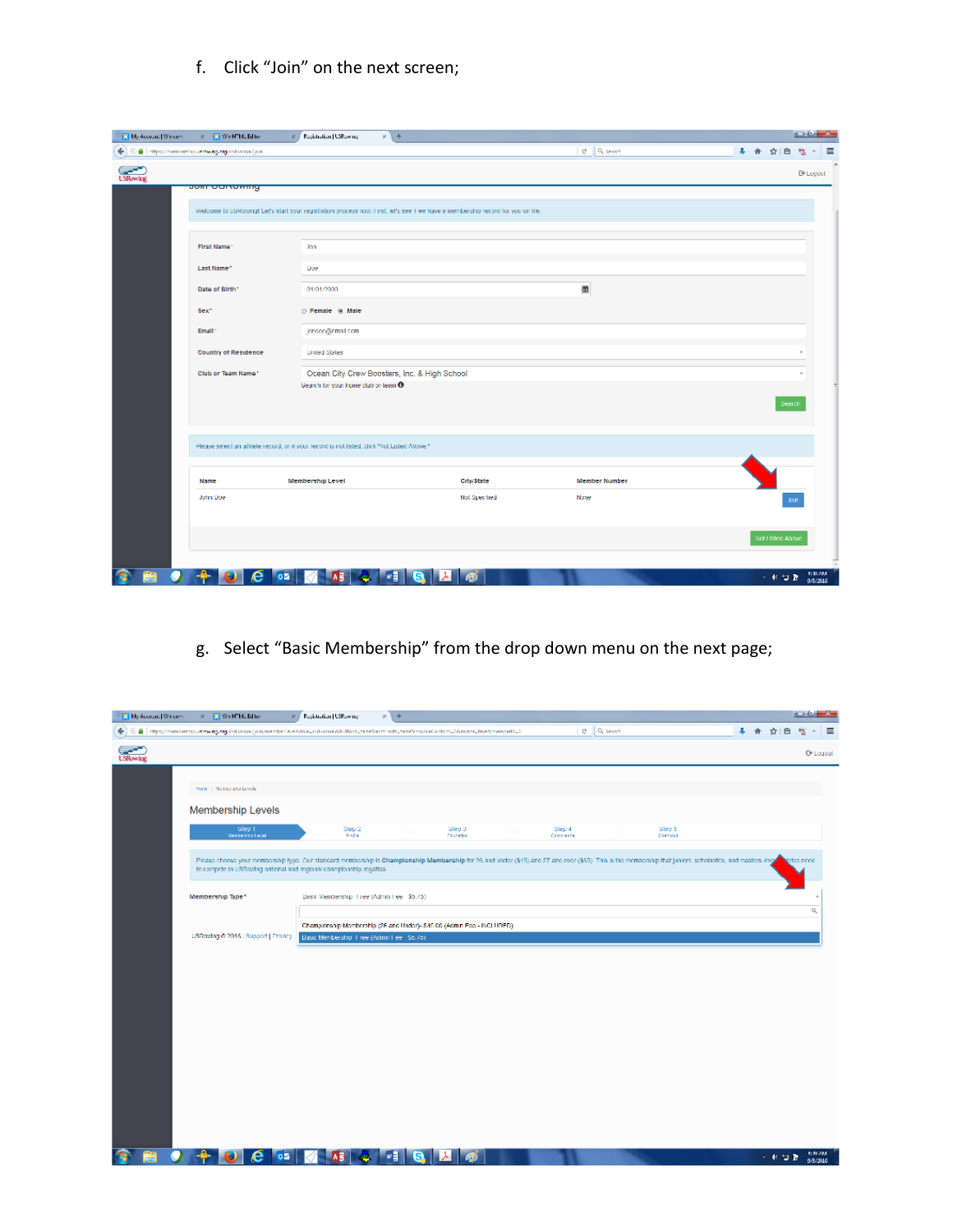h. Fill out required fields on the "Profile Page" and hit Submit on the bottom right hand corner;

| My Account   Wincom | <b>X   We HTML Editor</b>                                           | Registration   USRowing | $x +$                                                                                                                                                                                                                                                                                                                                                           |      | $-6$                       |  |
|---------------------|---------------------------------------------------------------------|-------------------------|-----------------------------------------------------------------------------------------------------------------------------------------------------------------------------------------------------------------------------------------------------------------------------------------------------------------------------------------------------------------|------|----------------------------|--|
|                     | € C B https://memberchip.uspear.p.org/individual/join/edifficitie   |                         | <b>C</b> Queens                                                                                                                                                                                                                                                                                                                                                 | ☆    |                            |  |
| <b>Calculus</b>     |                                                                     |                         |                                                                                                                                                                                                                                                                                                                                                                 |      | <b>D</b> Legeet            |  |
|                     |                                                                     |                         |                                                                                                                                                                                                                                                                                                                                                                 |      |                            |  |
|                     | Contact Phone *                                                     | FM + +1 609 857 6309    |                                                                                                                                                                                                                                                                                                                                                                 |      |                            |  |
|                     | Relationship *                                                      | Spouse                  |                                                                                                                                                                                                                                                                                                                                                                 |      |                            |  |
|                     |                                                                     |                         |                                                                                                                                                                                                                                                                                                                                                                 |      |                            |  |
|                     | Additional Information                                              |                         |                                                                                                                                                                                                                                                                                                                                                                 |      |                            |  |
|                     |                                                                     |                         | The following demographic information is voluntary it is used to tallor your USRowing experience, improve the services USRowing offers, and in aggregate to provide an overall demographic profile of USRowing for<br>government and USOC reporting purposes, as well as sponsorship and grant proposals. Please click here for USRowing's full Privacy Policy. |      |                            |  |
|                     | Would you like more information about becoming a USRowing Referee?" |                         |                                                                                                                                                                                                                                                                                                                                                                 |      |                            |  |
|                     | choose                                                              |                         |                                                                                                                                                                                                                                                                                                                                                                 |      |                            |  |
|                     | Race <sup>®</sup>                                                   |                         |                                                                                                                                                                                                                                                                                                                                                                 |      |                            |  |
|                     | Prefer not to arriver                                               |                         |                                                                                                                                                                                                                                                                                                                                                                 |      |                            |  |
|                     | Ethnielty <sup>*</sup>                                              |                         |                                                                                                                                                                                                                                                                                                                                                                 |      |                            |  |
|                     | Nol linspanic or Latino                                             |                         |                                                                                                                                                                                                                                                                                                                                                                 |      |                            |  |
|                     | Are you a United States Veteran?"                                   |                         |                                                                                                                                                                                                                                                                                                                                                                 |      |                            |  |
|                     | choose                                                              |                         |                                                                                                                                                                                                                                                                                                                                                                 |      |                            |  |
|                     | and it will be used only in accordance with the ADA. "              |                         | Information about one's ability status is being requested on a voluntary basis. It will be kept confidential in accordance with the ADA. Refusal to provide it will not subject you to any adverse treatment,                                                                                                                                                   |      |                            |  |
|                     | choose                                                              |                         |                                                                                                                                                                                                                                                                                                                                                                 |      |                            |  |
|                     |                                                                     |                         |                                                                                                                                                                                                                                                                                                                                                                 |      |                            |  |
|                     |                                                                     |                         | By clicking the Submit button, you agree to the our Privacy and Refund Policies.                                                                                                                                                                                                                                                                                |      | Submit                     |  |
|                     | USRowing @ 2016   Support   Privacy                                 |                         |                                                                                                                                                                                                                                                                                                                                                                 |      |                            |  |
|                     | oΣ                                                                  |                         | ‴릴<br>æ.                                                                                                                                                                                                                                                                                                                                                        | 一杯口酒 | <b>BSIN AM</b><br>9/8/2016 |  |

i. Click "Yes" on the Parental Consent pop up;

| <b>Parental Consent</b>                                                                                                                                                               |     |
|---------------------------------------------------------------------------------------------------------------------------------------------------------------------------------------|-----|
| I confirm I am over the age of 18 and the Parent or Legal Guardian for this individual.<br>Click Yes if the above statement is true and you wish to proceed. Otherwise, click Cancel. |     |
| Cancel                                                                                                                                                                                | Yes |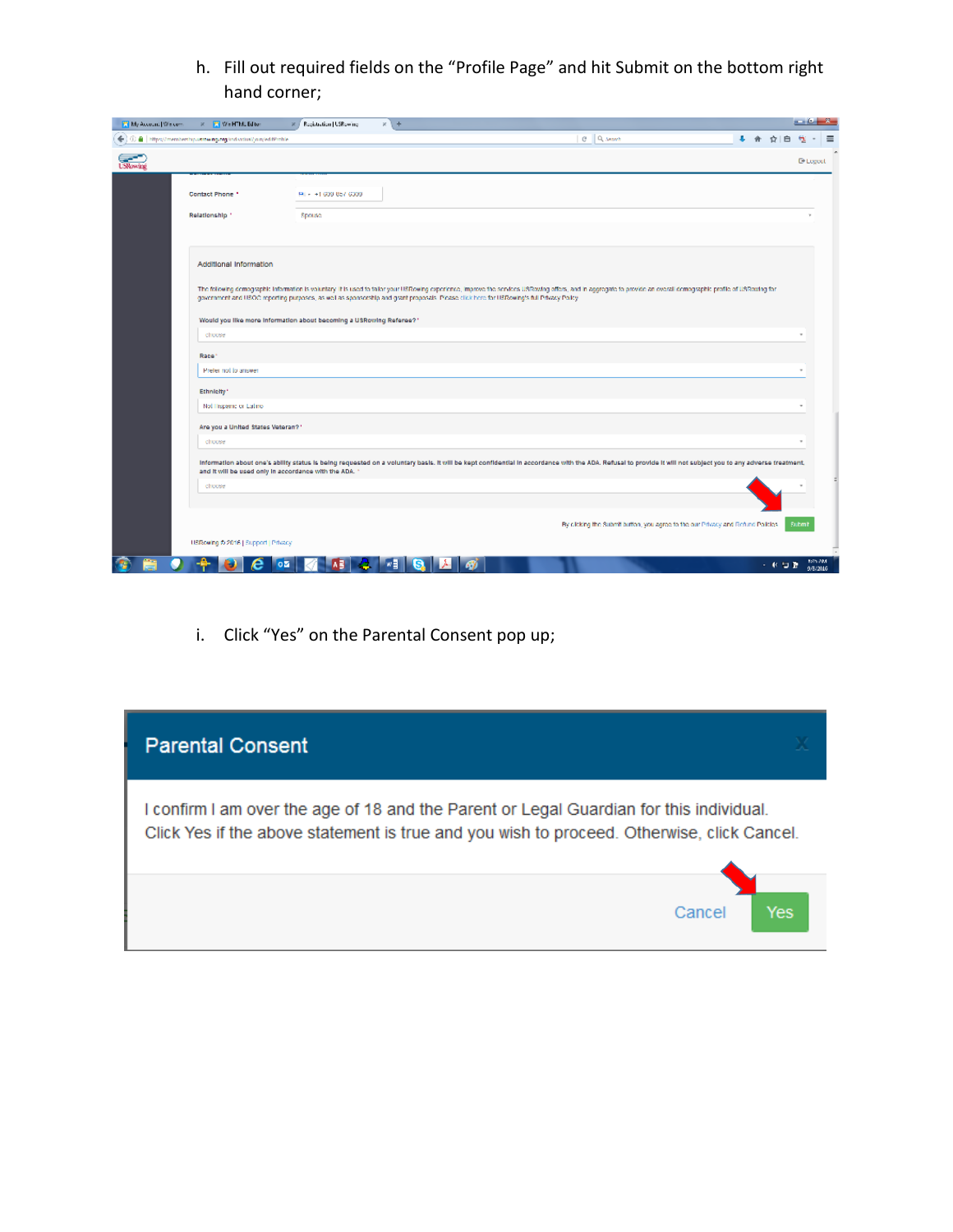j. Type in your name in the Parental Consent Field and click the check box next "I understand and agree to the terms of this waiver". Then click submit;

| My Account   Wincom | <b>x F</b> We HTML Editor                                      | Registration   USRewing                                                                                                                                       | $x + 4$ |                           |                      |                                                                                                                                                                                                                                                                                                                                                                                                                                                                                                                                                                                                                                                                                                                                                                                                                                                                                                                                                                                                                                                                                                                                                                                                                                                                                                                                                                                                                                    |         | --                         |
|---------------------|----------------------------------------------------------------|---------------------------------------------------------------------------------------------------------------------------------------------------------------|---------|---------------------------|----------------------|------------------------------------------------------------------------------------------------------------------------------------------------------------------------------------------------------------------------------------------------------------------------------------------------------------------------------------------------------------------------------------------------------------------------------------------------------------------------------------------------------------------------------------------------------------------------------------------------------------------------------------------------------------------------------------------------------------------------------------------------------------------------------------------------------------------------------------------------------------------------------------------------------------------------------------------------------------------------------------------------------------------------------------------------------------------------------------------------------------------------------------------------------------------------------------------------------------------------------------------------------------------------------------------------------------------------------------------------------------------------------------------------------------------------------------|---------|----------------------------|
|                     | ← / / O a https://memberchp.scowing.org/individual/join/weiver |                                                                                                                                                               |         |                           | <b>IDI C Q.March</b> |                                                                                                                                                                                                                                                                                                                                                                                                                                                                                                                                                                                                                                                                                                                                                                                                                                                                                                                                                                                                                                                                                                                                                                                                                                                                                                                                                                                                                                    | + 合 立 白 |                            |
| <b>USRowing</b>     |                                                                |                                                                                                                                                               |         |                           |                      |                                                                                                                                                                                                                                                                                                                                                                                                                                                                                                                                                                                                                                                                                                                                                                                                                                                                                                                                                                                                                                                                                                                                                                                                                                                                                                                                                                                                                                    |         | <b>C</b> Logoul            |
|                     | Hence: I Nontecrated Data:<br><b>Member Waiver</b>             |                                                                                                                                                               |         |                           |                      |                                                                                                                                                                                                                                                                                                                                                                                                                                                                                                                                                                                                                                                                                                                                                                                                                                                                                                                                                                                                                                                                                                                                                                                                                                                                                                                                                                                                                                    |         |                            |
|                     | <b>Slep 1</b><br><b>Manbarchio Level</b>                       | Step 2<br><b>Rodia</b>                                                                                                                                        |         | Glep 3<br><b>Discrite</b> | Step 4<br>Consilvaçã | Glep 5<br>Owners                                                                                                                                                                                                                                                                                                                                                                                                                                                                                                                                                                                                                                                                                                                                                                                                                                                                                                                                                                                                                                                                                                                                                                                                                                                                                                                                                                                                                   |         |                            |
|                     | 2016 Warver<br><b>Parental Consent</b>                         | 2016 Waters<br>of kin<br>physical condition to participate in such Activity.<br>Fred Dae<br>$\mathbb Z$ . * Funderstand and agree to the tenns of this waiver |         |                           |                      | By cloking Accept below, I hereby verify that I have read and fully understand each of the following conditions for participation in any USRowing recognized or sanctioned event, and I<br>accept each of the conditions below, especially the walver and release set forth in paragraph one. FOR ANY PARTICIPANT WHO IS NOT YET 18 YEARS OLD THIS WAIVER MUST BE<br>READ AND ACCEPTED BY THE LECAL CHARDIAN OF THE PARTICIPANT. By clicking Accept below, I hereby verify that as legal guardian of this participant, I have read and fully.<br>understand each of the following conditions for permitting my child to participate in any USRowing recognized or sanctioned event, and Laccept each of the conditions below, especially<br>the waiver and release set forth in paragraph one. Laise verify that my child has read and agreed to the terms in the Code of Conduct below.<br>ACCEPTANCE OF THIS WAIVER IS REQUIRED FOR ACCEPTANCE OF MEMBERSHIP IN CONSIDERATION of bolog given the opportunity to participate in any USReving activity,<br>Including scheduled, supervised club activities, and registered regattas, during the policy term 12/31/15 - 12/31/15, i, for myself, my personal representatives, assigns, beirs, and next<br>1. ACKNOWLEDGE, agree and represent that Lunderstand the nature of Rowing Activities, both on water and land based, and that Lam qualified, in good health, and in proper |         | ×.<br>同                    |
|                     | USRowing @ 2016   Support   Privacy                            |                                                                                                                                                               |         |                           |                      |                                                                                                                                                                                                                                                                                                                                                                                                                                                                                                                                                                                                                                                                                                                                                                                                                                                                                                                                                                                                                                                                                                                                                                                                                                                                                                                                                                                                                                    |         | <b>Submi</b>               |
|                     | oм                                                             |                                                                                                                                                               |         |                           |                      |                                                                                                                                                                                                                                                                                                                                                                                                                                                                                                                                                                                                                                                                                                                                                                                                                                                                                                                                                                                                                                                                                                                                                                                                                                                                                                                                                                                                                                    | 一杯口酒    | <b>BOILARA</b><br>0/3/2016 |

k. Click "No" on the Anti-Doping Compliance page unless you plan to have your child compete on the national level. Either way, tell your kid to not do drugs. Click Submit;

| My Account   Wincom | $\times$ $\blacksquare$ We HTML Editor                                                                                                                                                                          | X / Registration   USRewing |                | $x +$  |                     |                                           |                   |         | $-0 - 2$        |          |
|---------------------|-----------------------------------------------------------------------------------------------------------------------------------------------------------------------------------------------------------------|-----------------------------|----------------|--------|---------------------|-------------------------------------------|-------------------|---------|-----------------|----------|
| $\div$              | $\circledR$ . https://membership.ii/www.org.org/individual/join/arbdoping.                                                                                                                                      |                             |                |        |                     | $\forall$   $\theta$   $\theta$ , send    |                   | + 合 立 白 | $\frac{1}{2}$   | $\equiv$ |
| <b>Conduct</b>      |                                                                                                                                                                                                                 |                             |                |        |                     |                                           |                   |         | <b>C</b> Logoul |          |
|                     | Home / Your Nexteenings / Aub-Depag-                                                                                                                                                                            |                             |                |        |                     |                                           |                   |         |                 |          |
|                     | Anti-Doping Compliance                                                                                                                                                                                          |                             |                |        |                     |                                           |                   |         |                 |          |
|                     | Slep 1<br><b>Membership Level</b>                                                                                                                                                                               |                             | Step 2<br>Rođa |        | Slep 3<br>Education | $\frac{\text{Step 4}}{\text{Corrations}}$ | Glep 5<br>Castrut |         |                 |          |
|                     | I plan to compete in a USRowing National Team selection event. This includes any National Team Selection Camp and Thals for the Senior, Para-, Under 23, and Junior World Championship Teams."<br>® Yes<br>@ No |                             |                |        |                     |                                           |                   |         |                 |          |
|                     |                                                                                                                                                                                                                 |                             |                |        |                     |                                           |                   |         | Submit          |          |
|                     | USRowing © 2016   Support   Privacy                                                                                                                                                                             |                             |                |        |                     |                                           |                   |         |                 |          |
|                     |                                                                                                                                                                                                                 |                             |                |        |                     |                                           |                   |         |                 |          |
|                     |                                                                                                                                                                                                                 |                             |                |        |                     |                                           |                   |         |                 |          |
|                     |                                                                                                                                                                                                                 |                             |                |        |                     |                                           |                   |         |                 |          |
|                     |                                                                                                                                                                                                                 |                             |                |        |                     |                                           |                   |         |                 |          |
|                     |                                                                                                                                                                                                                 |                             |                |        |                     |                                           |                   |         |                 |          |
|                     |                                                                                                                                                                                                                 |                             |                |        |                     |                                           |                   |         |                 |          |
|                     |                                                                                                                                                                                                                 |                             |                |        |                     |                                           |                   |         |                 |          |
| m                   | A                                                                                                                                                                                                               | <b>Los</b>                  | .              | 西<br>œ | a.                  |                                           |                   | - 40 日間 | <b>BOA AM</b>   |          |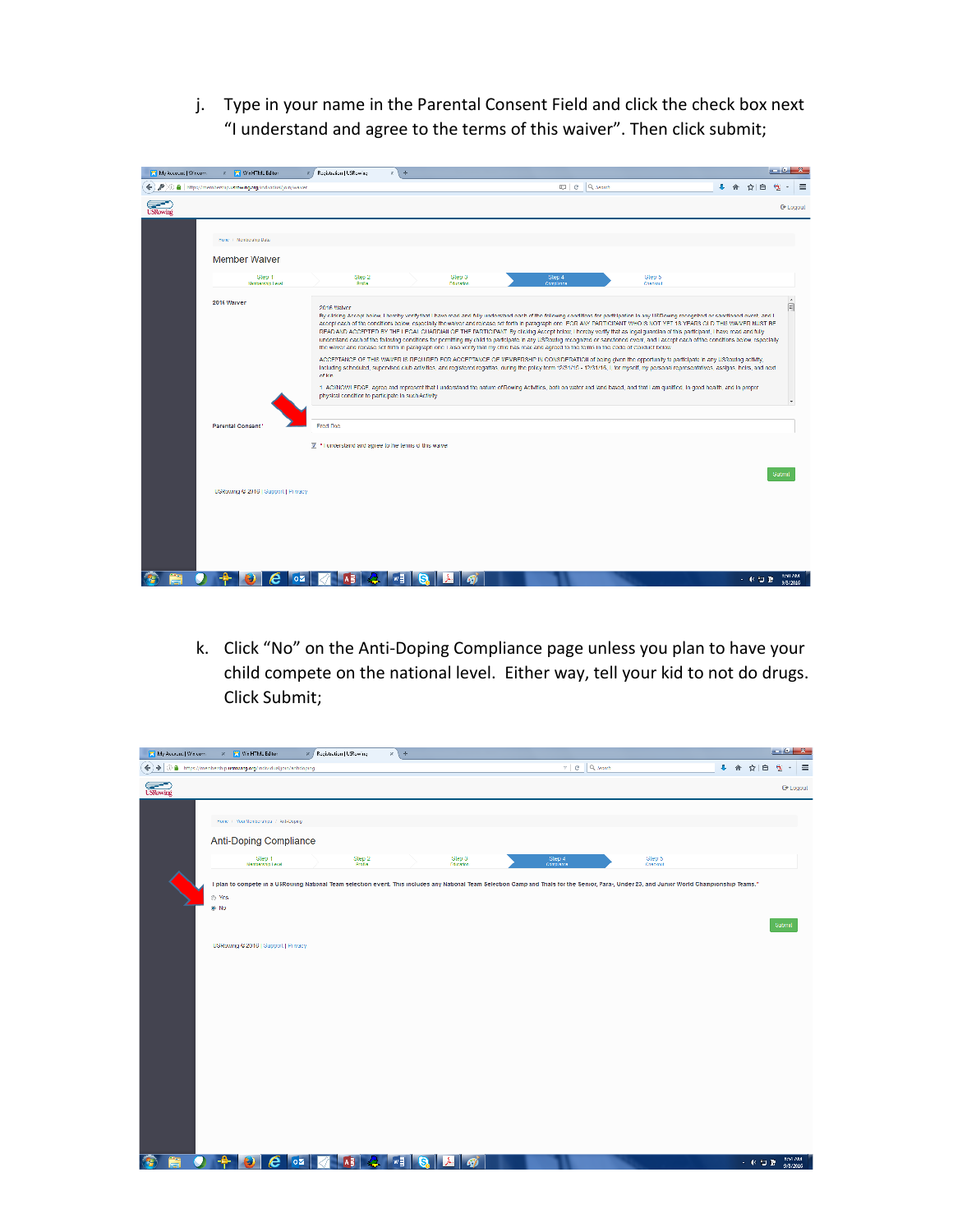l. There is a \$5.75 administration fee for the membership. Fill out your credit card information on the next page and click Submit;

| My Account   Wiscons | <b>R. D. Wa HTML Editor</b>                                   | X / Registration   USRowing | $x +$                            |                      |                     | $-10 - 3$                       |
|----------------------|---------------------------------------------------------------|-----------------------------|----------------------------------|----------------------|---------------------|---------------------------------|
|                      | ← C ■ https://memberchip.ustowing.org/individual/join/invoice |                             |                                  |                      | C Queent            | 4 合 合 自<br>$\Theta$<br>$\equiv$ |
| <b>Concert</b>       |                                                               |                             |                                  |                      |                     | <sup>(b)</sup> Legeet           |
|                      | Hand 7, Jan USBawing 7, Jan USBawing                          |                             |                                  |                      |                     |                                 |
|                      | Payment                                                       |                             |                                  |                      |                     |                                 |
|                      | Step 1<br>Renkemblp Level                                     | Slep 2<br>Rođe              | <b>Slep 3</b><br><b>Dispeter</b> | Slep 4<br>Completion | Step 5<br>Checks in |                                 |
|                      | John Doe                                                      |                             |                                  |                      |                     |                                 |
|                      | Description1                                                  |                             |                                  | Quantity             | Cost                | Total                           |
|                      | John Doc - Basic Membership                                   |                             |                                  | Ŧ.                   | \$0.00              | \$0.00                          |
|                      | Adminitiee                                                    |                             |                                  | f,                   | \$5.75              | \$5.75                          |
|                      |                                                               |                             |                                  |                      |                     |                                 |
|                      |                                                               |                             |                                  |                      |                     | Total: \$5.75                   |
|                      | Card Information                                              |                             |                                  |                      |                     |                                 |
|                      | Name on Card                                                  |                             |                                  |                      |                     |                                 |
|                      | Card Type                                                     | - Selectione -              |                                  |                      |                     | ŀ                               |
|                      |                                                               |                             |                                  |                      |                     |                                 |
|                      | Card Number                                                   | 1234 5678 9012 3456         |                                  |                      |                     |                                 |
|                      | Expiration                                                    | MM<br><b>YYYY</b>           |                                  |                      |                     |                                 |
|                      | CVN                                                           | <b>STAR</b>                 |                                  |                      |                     |                                 |
|                      |                                                               |                             |                                  |                      |                     |                                 |
|                      |                                                               |                             |                                  |                      |                     | Submit                          |
|                      | USRowing @ 2016   Support   Privacy                           |                             |                                  |                      |                     |                                 |
| Ξ                    | е<br>$\circ \overline{z}$                                     | A B                         | w<br>G<br>۱Â۰<br>A)              |                      |                     | for AM<br>人名拉登<br>9/8/2016      |

## 5.

a. If the rower is already registered with US Rowing, and it has been over a year since you signed the waiver, select Sign Waiver, under the pull down menu of the Members Button;

| My Account   Wiscom<br>x [7] We HTML Editor<br>Registration   USRewing                             | $x +$                 |                                                                                                                                                                       | ومناوسه                    |
|----------------------------------------------------------------------------------------------------|-----------------------|-----------------------------------------------------------------------------------------------------------------------------------------------------------------------|----------------------------|
| ÷<br>٠<br>3 A https://membership.ii/mwang.org                                                      |                       | C Q March                                                                                                                                                             | 会<br>≡<br>₿                |
| <b>Extensive</b>                                                                                   |                       |                                                                                                                                                                       |                            |
|                                                                                                    |                       |                                                                                                                                                                       |                            |
| Henry Filter US/Award                                                                              |                       |                                                                                                                                                                       |                            |
| Join USRowing                                                                                      |                       |                                                                                                                                                                       |                            |
|                                                                                                    |                       |                                                                                                                                                                       |                            |
| Individuals                                                                                        |                       | Organizations                                                                                                                                                         |                            |
|                                                                                                    |                       |                                                                                                                                                                       |                            |
|                                                                                                    |                       |                                                                                                                                                                       |                            |
|                                                                                                    |                       |                                                                                                                                                                       |                            |
|                                                                                                    |                       |                                                                                                                                                                       |                            |
|                                                                                                    |                       |                                                                                                                                                                       |                            |
|                                                                                                    |                       |                                                                                                                                                                       |                            |
|                                                                                                    |                       |                                                                                                                                                                       |                            |
|                                                                                                    |                       |                                                                                                                                                                       |                            |
|                                                                                                    |                       |                                                                                                                                                                       |                            |
| doin                                                                                               | Montages <sup>*</sup> | Join<br>Memboos                                                                                                                                                       |                            |
| Welcome to USRowing's new membership man-                                                          | Renew1/pgrade         | user friendly and comprehensive way to manage your USRowing membership, whether you are an individual member, an organizational                                       |                            |
| member or a registered regalla. The registratio<br>continue to use the current system for register | <b>Sign Waiver</b>    | ganizations are now live. The Registered Regalta portion of the website will be accessible in tale 2015. Until then, Regalta Directors will<br><b>Rowing</b> website. |                            |
| USRowing & 2016   Support   Privacy                                                                | <b>Fdf Profile</b>    |                                                                                                                                                                       |                            |
|                                                                                                    |                       |                                                                                                                                                                       |                            |
|                                                                                                    |                       |                                                                                                                                                                       |                            |
| https://membership.usrowing.org/individual/legin?action=waiver-                                    |                       |                                                                                                                                                                       |                            |
| A<br>oΣ                                                                                            | wĘ<br>s               | λ.                                                                                                                                                                    | RITTAM<br>一杯口酒<br>9/8/2016 |
|                                                                                                    |                       |                                                                                                                                                                       |                            |